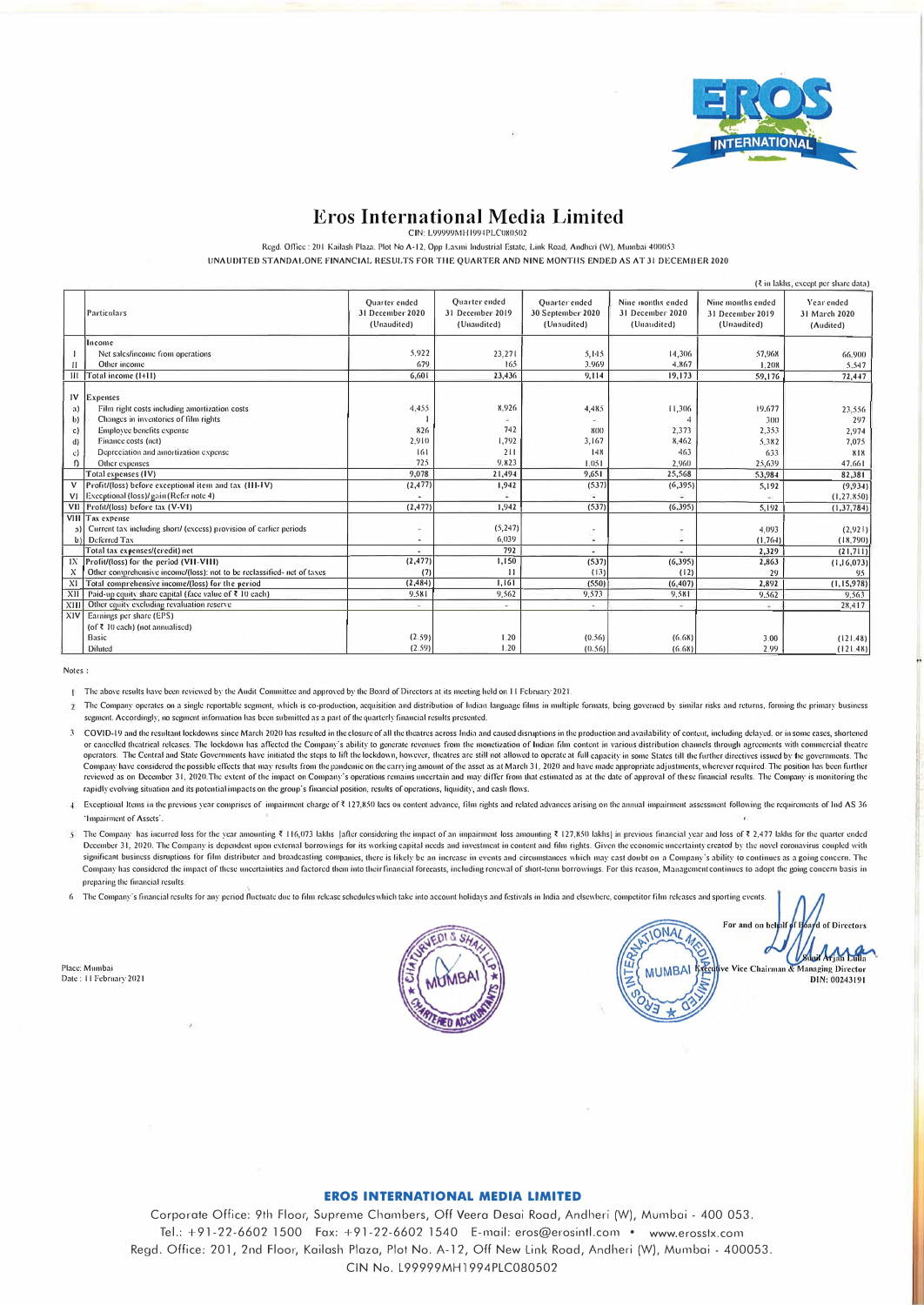

Independent Auditors Review Report

To, The Board of Directors of EROS INTERNATIONAL MEDIA LIMITED

- 1. We have reviewed the accompanying statement of unaudited standalone financial results of EROS INTERNATIONAL MEDIA LIMITED ("the Company") for the quarter ended December 31, 2020 and year to date from April 01, 2020 to December 31, 2020 ("the Statement") attached herewith, being submitted by the Company pursuant to the requirement of Regulation 33 of SEBI (Listing Obligations and Disclosure Requirements) Regulations, 2015 as amended ("the Listing Regulations").
- 2. The Statement, which is the responsibility of the Company's Management and approved by the Company's Board of Directors, has been prepared in accordance with the recognition and measurement principles laid down in the Indian Accounting Standard 34, (Ind AS 34) "Interim Financial Reporting" prescribed under Section 133 of the Companies Act, 2013 as amended, read with relevant rules thereafter and other accounting principles generally accepted in India. Our responsibility is to express a conclusion on the Statement based on our review.
- 3. We conducted our review of the Statement in accordance with the Standard on Review Engagement (SRE) 2410 'Review of Interim Financial Information Performed by the Independent Auditor of the Entity', issued by the Institute of Chartered Accountants of India. This Standard requires that we plan and perform the review to obtain moderate assurance as to whether the Statements is free of material misstatement. A review of interim financial information consists of making inquiries, primarily of persons responsible for financial and accounting matters, and applying analytical and other review procedures. A review is substantially less in scope than an audit conducted in accordance with Standards on Auditing and consequently does not enable us to obtain assurance that we would become aware of all significant matters that might be identified in an audit. Accordingly, we do not express an audit opinion.
- 4. We draw attention to Note 3 of the standalone financial statements, which describes the Company's management evaluation of Covid 19 impact on the future business operations and future cash flows of the Company and its consequential effects on the carrying value of assets as on December 31,